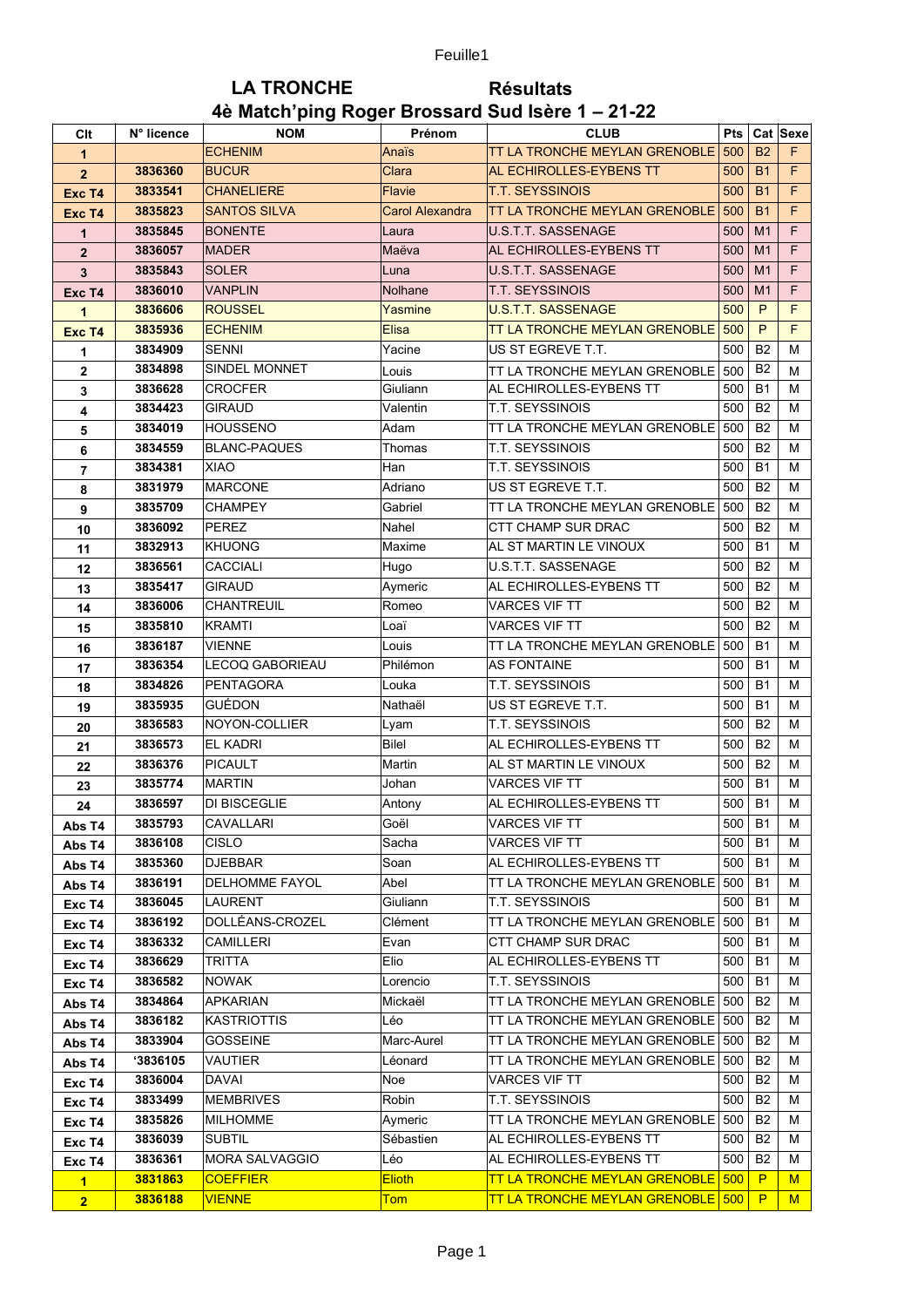## Feuille1

| 3              | 3835932            | <b>MALLET</b>             | Gabin               | US ST EGREVE T.T.                      | 500         | P                                | M           |
|----------------|--------------------|---------------------------|---------------------|----------------------------------------|-------------|----------------------------------|-------------|
| 4              | 3836390            | <b>GIRSCH-BAROUX</b>      | <b>Ewen</b>         | <b>TT LA TRONCHE MEYLAN GRENOBLE</b>   | 500         | P                                | M           |
| 5              | 3836588            | <b>MIRANDA</b>            | Louca               | <b>U.S.T.T. SASSENAGE</b>              | 500         | P                                | M           |
| 6              | 3836013            | <b>ROUSSEL</b>            | <b>Emery</b>        | US ST EGREVE T.T.                      | 500         | P                                | M           |
| $\overline{7}$ | 3836056            | <b>HERNANDEZ</b>          | <b>Théo</b>         | <b>AL ECHIROLLES-EYBENS TT</b>         | 500         | P                                | M           |
| 8              | 3835452            | <b>LEVEQUE</b>            | <b>Armand</b>       | AL ECHIROLLES-EYBENS TT                | 500         | P                                | M           |
| 9              | 3835720            | <b>GIROUD</b>             | Andea               | <u>VARCES VIF TT</u>                   | 500         | P                                | M           |
| 10             | 3836548            | <b>MACED</b>              | Noham               | <b>AL ECHIROLLES-EYBENS TT</b>         | 500         | P                                | M           |
| Abs T4         | 3836005            | <b>LAVERRIERE</b>         | <b>Noa</b>          | <b>VARCES VIF TT</b>                   | 500         | P                                | M           |
| Exc T4         | 3833675            | <b>YUFERA</b>             | <b>Dylan</b>        | US ST EGREVE T.T.                      | 500         | P                                | M           |
| Exc T4         | 3836224            | <b>DESBORDES</b>          | <b>Ethan</b>        | U.S.T.T. SASSENAGE                     | 500         | P                                | M           |
| Exc T4         | 3835946            | <b>BERGERAS</b>           | Jeff                | <b>TT LA TRONCHE MEYLAN GRENOBLE</b>   | 500         | P                                | M           |
| <b>WO</b>      | 3835198            | <b>LAFAY</b>              | Louna               | AL ECHIROLLES-EYBENS TT                | 500         | C <sub>1</sub>                   | $\mathsf F$ |
| 1              | 3832680            | LICHTLE                   | Alexandre           | US ST EGREVE T.T.                      | 500         | C <sub>1</sub>                   | M           |
| 2              | 3834535            | <b>GARNIER</b>            | <b>Maxime</b>       | CTT CHAMP SUR DRAC                     | 500         | C <sub>1</sub>                   | M           |
| 3              | 3834896            | <b>ECARNOT</b>            | Célian              | <b>AS FONTAINE</b>                     | 500         | C <sub>1</sub>                   | M           |
| 4              | 3837125            | <b>GOUX</b>               | Lucas               | <b>VARCES VIF TT</b>                   | 500         | C <sub>1</sub>                   | M           |
| 5              | 3835766            | <b>FOLLUT</b>             | Corentin            | US ST EGREVE T.T.                      | 500         | C <sub>1</sub>                   | м           |
| 6              | 3835060            | <b>QUEMA</b>              | Anton               | TT LA TRONCHE MEYLAN GRENOBLE          | 500         | C <sub>1</sub>                   | M           |
| 7              | 3830997            | <b>HOUSSENO</b>           | <b>Karam</b>        | TT LA TRONCHE MEYLAN GRENOBLE          | 500         | C <sub>2</sub>                   | M           |
| 8              | 3835327            | <b>BERGER</b>             | Jackson             | US ST EGREVE T.T.                      | 500         | C <sub>2</sub>                   | M           |
| 9              | 3836533            | <b>MAGNAT</b>             | Milann              | AL ECHIROLLES-EYBENS TT                | 500         | C <sub>2</sub>                   | M           |
| 10             | 3834177            | <b>EL KADRI</b>           | Yacine              | AL ECHIROLLES-EYBENS TT                | 500         | C <sub>1</sub>                   | M           |
| 11             | 3833944            | <b>BERRACHEDI</b>         | Mylan               | TT LA TRONCHE MEYLAN GRENOBLE          | 500         | C <sub>1</sub>                   | M           |
| 12             | 3835866            | <b>LASSOUAG</b>           | David               | AL ECHIROLLES-EYBENS TT                | 500         | C <sub>1</sub>                   | м           |
| 13             | 3835451            | <b>DI BISCEGLIE</b>       | Enzo                | AL ECHIROLLES-EYBENS TT                | 500         | C <sub>2</sub>                   | м           |
| 14             | 3835820            | <b>CARASCO</b>            | Giulian             | <b>VARCES VIF TT</b>                   | 500         | C <sub>1</sub>                   | M           |
| 15             | 3835503            | <b>HENNION</b>            | Ulysse              | <b>T.T. SEYSSINOIS</b>                 | 500         | C <sub>1</sub>                   | M           |
| 16             | 3833398            | <b>VIOLETTE</b>           | Antoine             | U.S.T.T. SASSENAGE                     | 500         | C <sub>1</sub>                   | M           |
| Abs T4         | 3834710            | <b>LE BASTARD</b>         | Josselin            | <b>VARCES VIF TT</b>                   | 500         | C <sub>1</sub>                   | M           |
| Abs T4         | 3835346            | <b>KIRÈCHE</b>            | Amine               | TT LA TRONCHE MEYLAN GRENOBLE          | 500         | C <sub>1</sub>                   | M           |
| Abs T4         | 3835689            | <b>MILLET THEODORESCO</b> | Antonin             | CTT CHAMP SUR DRAC                     | 500         | C <sub>1</sub>                   | M           |
| Exc T4         | 3834654            | <b>ZANCANARO</b>          | <b>Noe</b>          | US ST EGREVE T.T.                      | 500         | C <sub>1</sub>                   | M           |
| Exc T4         | 3836133            | <b>HILDEBRAND</b>         | Félix               | <b>T.T. SEYSSINOIS</b>                 | 500         | C <sub>1</sub>                   | м           |
| Exc T4         | 3835413            | <b>ATTYE</b>              | Martin              | TT LA TRONCHE MEYLAN GRENOBLE 500      |             | C <sub>1</sub>                   | M           |
| Exc T4         | 3836047            | <b>USSEGLIO</b>           | Gianni              | US ST EGREVE T.T.                      | 500         | C <sub>1</sub>                   | M           |
| Exc T4         | 3836569            | <b>CORBASSON</b>          | Noah                | US ST EGREVE T.T.                      | 500         | C <sub>1</sub>                   | м           |
| Abs T4         | 3833493            | MARTINET                  | Yanis               | US ST EGREVE T.T.                      | 500         | C <sub>2</sub>                   | M           |
| Exc T4         | 3836357            | <b>BEUGNET</b>            | Rémy                | <b>AS FONTAINE</b>                     | 500         | C <sub>2</sub>                   | M           |
| 1              | 3834251            | <b>DAOUD BRIKCI</b>       | Mohamed             | AL ECHIROLLES-EYBENS TT                | 500         | M1                               | м           |
| $\mathbf{2}$   | 3828957            | <b>TOMASI</b>             | Clement             | US ST EGREVE T.T.                      | 500         | M <sub>2</sub>                   | м           |
| 3              | 3836206            | <b>BENAISSA</b>           | Aïssa               | US ST EGREVE T.T.                      | 500         | M2                               | м           |
| 4              | 3836134            | <b>ROUZAUD</b>            | Christian           | <b>T.T. SEYSSINOIS</b>                 | 500         | M <sub>2</sub>                   | м           |
| 5              | 3837168            | <b>DALIL ESSAKALI</b>     | Hugo                | AL ECHIROLLES-EYBENS TT                | 500         | M1                               | м           |
| 6              | 3834810            | DRILLAT                   | <b>Ilyan</b>        | U.S.T.T. SASSENAGE                     | 500         | M2                               | м           |
| $\overline{7}$ | 3837267            | <b>VINCENT CONTICCHIO</b> | Matéo               | AL ECHIROLLES-EYBENS TT                | 500         | M1                               | м           |
| 8              | 3834862            | <b>BERTOUT</b>            | Léon                | TT LA TRONCHE MEYLAN GRENOBLE          | 500         | M2                               | м           |
| 9              | 3836713            | <b>VINCENT</b>            | Matis               | T.T. SEYSSINOIS                        | 500         | M1                               | м           |
| 10             | 3835317            | SAAD-OMAR                 | Chahine             | TT LA TRONCHE MEYLAN GRENOBLE 500      |             | M2                               | м           |
| 11             | 3836942            | FELLAGUE-ARIOUAT          | Jahid               | AL ECHIROLLES-EYBENS TT                | 500         | M1                               | м           |
| 12             | 3836197            | <b>TOULET</b>             | Matt                | U.S.T.T. SASSENAGE                     | 500         | M1                               | м           |
| 13             | 3835316            | MARECHAL                  | Siméon              | TT LA TRONCHE MEYLAN GRENOBLE          | 500         | M <sub>2</sub>                   | м           |
| 14             | 3834609            | <b>CAPUTAN</b>            | Antonie             | AL ECHIROLLES-EYBENS TT                | 500         | M <sub>2</sub><br>M <sub>2</sub> | м           |
| 15             | 3835507<br>3836223 | BELOT<br><b>GOUBE</b>     | Maxence             | VARCES VIF TT<br>U.S.T.T. SASSENAGE    | 500 <br>500 | M1                               | м           |
| 16             | 3835463            | <b>MEGIAS</b>             | Baptiste<br>Aymeric | T.T. SEYSSINOIS                        | 500         | M <sub>1</sub>                   | м<br>м      |
| 17             | 3836607            | DE OLIVEIRA CARVALHO      | Ylan                | U.S.T.T. SASSENAGE                     | 500         | M1                               | М           |
| 18             | 3831784            | <b>GUY-CHIPON</b>         | Armel               | TT LA TRONCHE MEYLAN GRENOBLE 500   M2 |             |                                  | М           |
| 19             |                    |                           |                     |                                        |             |                                  |             |